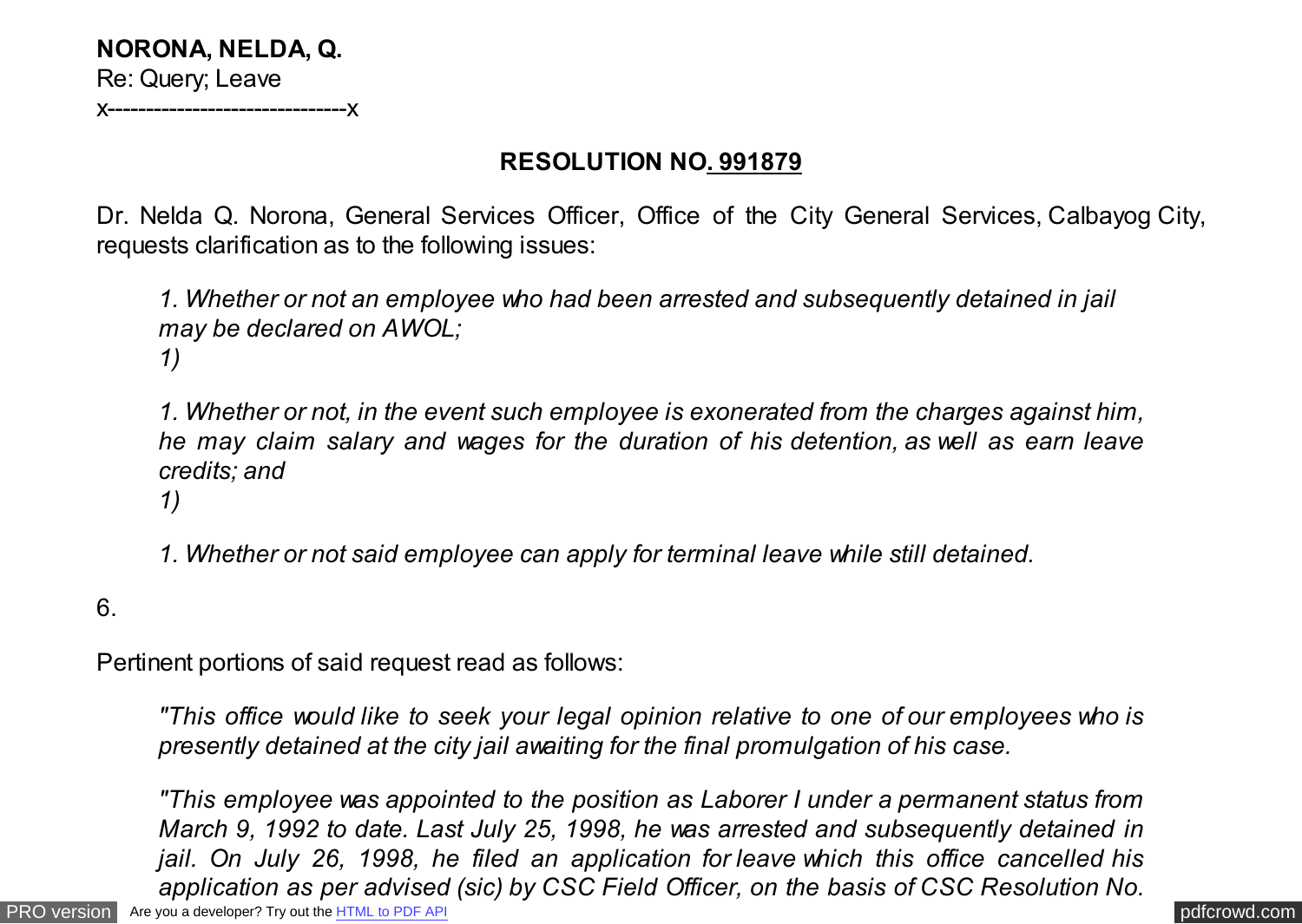*94-2795 and Gov't Accounting and Auditing Manual, Sec. 226. Last September 16, 1998, he sent a communication to this office, informing of his willingness to report to work but constrained due to his detention and requesting for the reconsideration of his absence for humanitarian reason.*

*application as per advised (sic) by CSC Field Officer, on the basis of CSC Resolution No.*

*"As per record in this office, a memorandum was issued to him last October 15, 1997 Re: Absence Without Leave, of which his reason of absence was reconsidered through the approval of his application for leave."*

Records show that an unnamed employee was appointed Laborer I under permanent status on March 9, 1992. On July 25, 1998, he was arrested and subsequently detained in jail. On July 26, 1998, he filed an application for leave which was cancelled by the agency pursuant to the CSC Resolution No. 94-2795. On September 16, 1998, he informed the Office in writing of his willingness to report for work but he was barred to do so because of his detention. Thus, he requested reconsideration of the disapproval of his leave application for humanitarian reasons.

As to the first issue, the Commission had earlier ruled on a similar one in the case of **VARGAS, Cenon A. CSC Resolution No. 94-2795 dated May 19, 1994,** as follows:

*"The records show that, Mr. Vargas was appointed to the position of Utility Worker on January 2, 1989 under a permanent status. From then, Vargas served as such until January 28, 1991 when he was arrested and subsequently detained in jail for drug pushing and possession of illegal drugs. On January 29, 1991, Vargas filed a vacation leave of absence with pay up to March 15, 1991. However, due to the fact that he was detained, he was not able to file the necessary leave of absence up to the time that he was acquitted and subsequently released from jail on October 13, 1992. On October 14, 1992, Vargas reported back to his post. However, the Municipality of Makati did not act on his request to allow him to reassume his former position. Hence, this instant request.*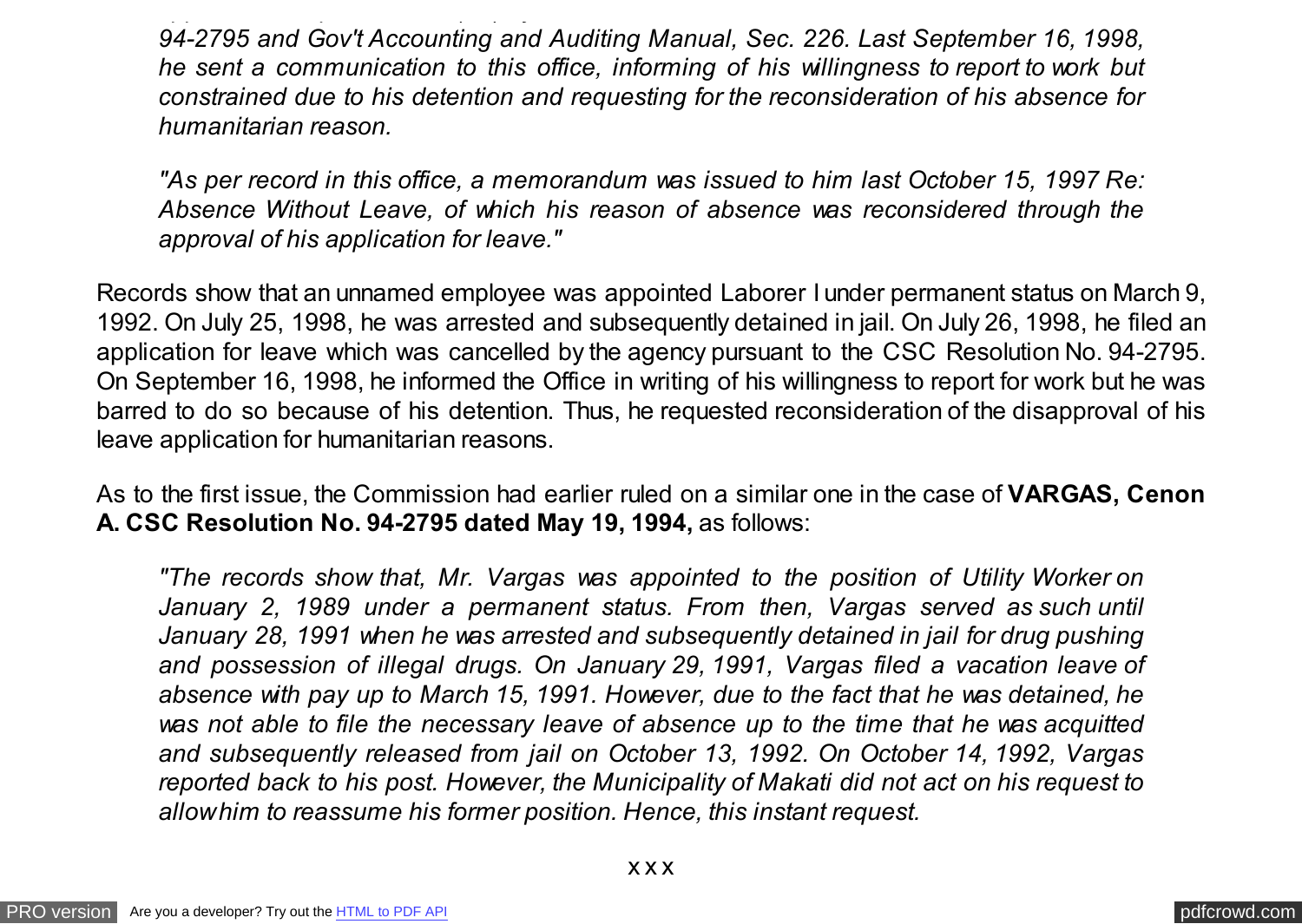*"After a circumspect review of the records, the Commission finds the instant request meritorious.*

*"When Mr. Vargas was in jail, his services were considered automatically suspended. He could not be expected to file his corresponding application for leave of absence, because whether he likes it or not he could not possibly report to work. He is considered on automatic leave of absence for the period of his detention in jail." (Emphasis supplied)*

It should be pointed out that the service of an employee who is being detained for failure to put up bail or for non-bailable crime, or for some other reasons, is automatically suspended from office, hence, there could be no basis to declare him on absence without official leave (AWOL). Moreover, in a criminal case, the accused is deemed innocent until proven guilty after due proceedings.

The second issue should be answered in the negative. Well-settled is the rule that an employee may validly claim compensation for the period he actually rendered services to the government or in case of termination of service which has been declared illegal, so much so that the employee is considered by legal fiction as being in the service. Similarly, the rule applies in cases of exoneration in disciplinary cases. However in this case where the employee is actually detained, therefore, there can be no occasion for him to perform actual work during the period. Obviously, it is physically impossible for him to do so. From all indications, detention in effect is equivalent to an indeterminate preventive suspension. Therefore, there is no basis for the payment of his salary corresponding to the period of his detention. The doctrine on "no work, no pay" applies in this case. Consequently, he could not earn leave credits, considering that his services are suspended for such period.

As to the issue of terminal leave benefits, the detained employee need not apply since he is not considered separated from the service, only that, his services are automatically suspended. In point is Section 28 of the Omnibus Rules Implementing Book V of the Administrative Code of 1987 (Executive Order No. 292). It reads as follows:

*"Any officer/employee of the government who retires, voluntarily resigns or is separated*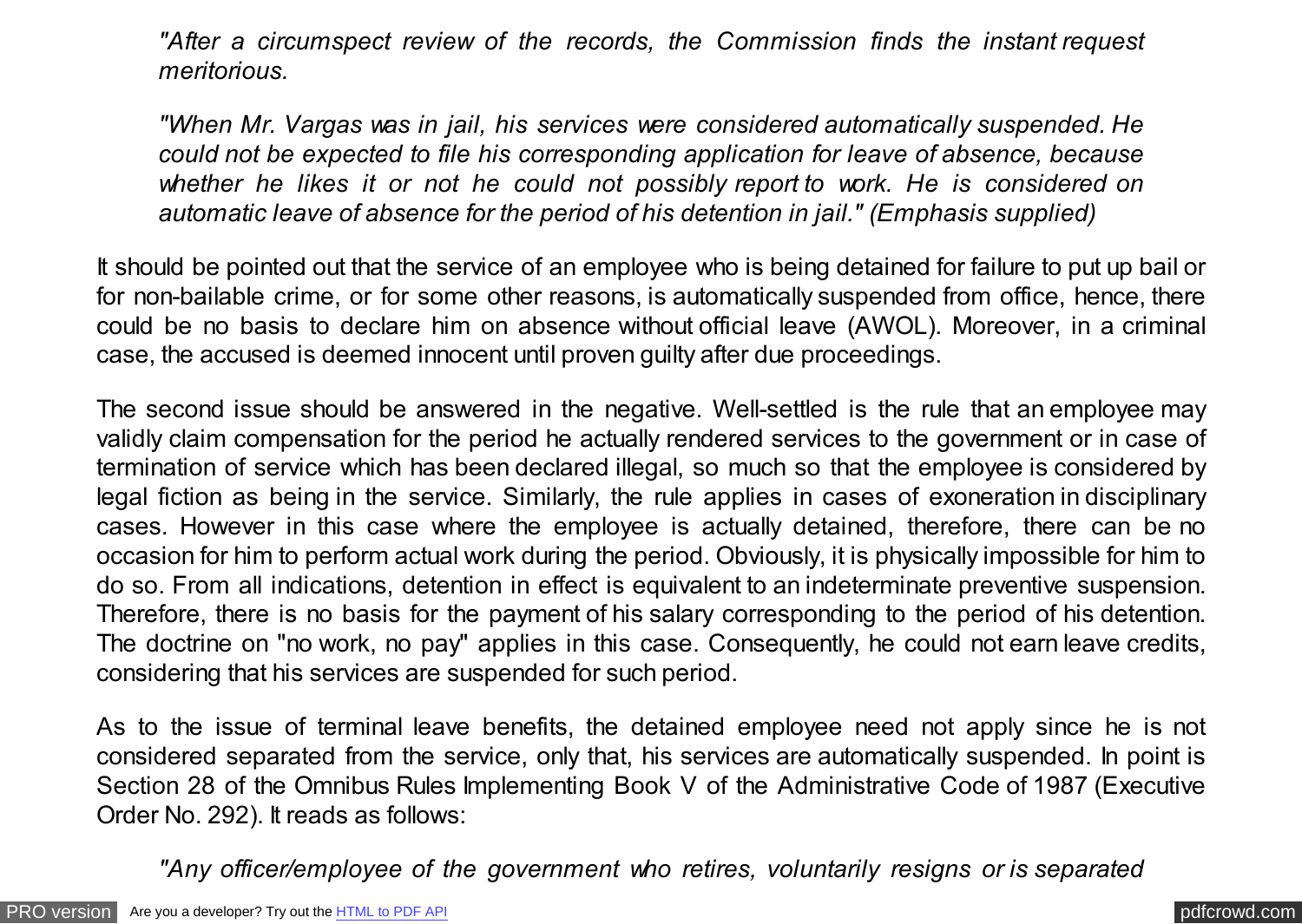*from the service through no fault of his own, and who is not otherwise covered by special law, shall be entitled to the commutation of all his leave credits exclusive of Saturdays, Sundays and holidays without limitation and regardless of the period when the credits were earned x x x "*

However, in the event that said employee, resigns and thereafter files an application for terminal leave, his terminal leave benefits cannot be withheld by the agency on the ground of the pendency of a criminal case.

**WHEREFORE**, the Commission hereby rules that:

1. An employee who was arrested and subsequently detained in jail may not be declared on AWOL, on the ground that his services are automatically suspended during the period.

2. Said employee may not validly claim salaries nor earn leave credits during the period of his detention; and

3. Said employee need not apply for terminal leave while on detention, but in the event he severs his relationship with the government by voluntary resignation or by any other mode of separation which is not disciplinary in nature, the money value of his accrued leave credits shall be paid to him.

Quezon City, **AUG 23 1999**

## **CORAZON ALMA G. DE LEON** Chairman